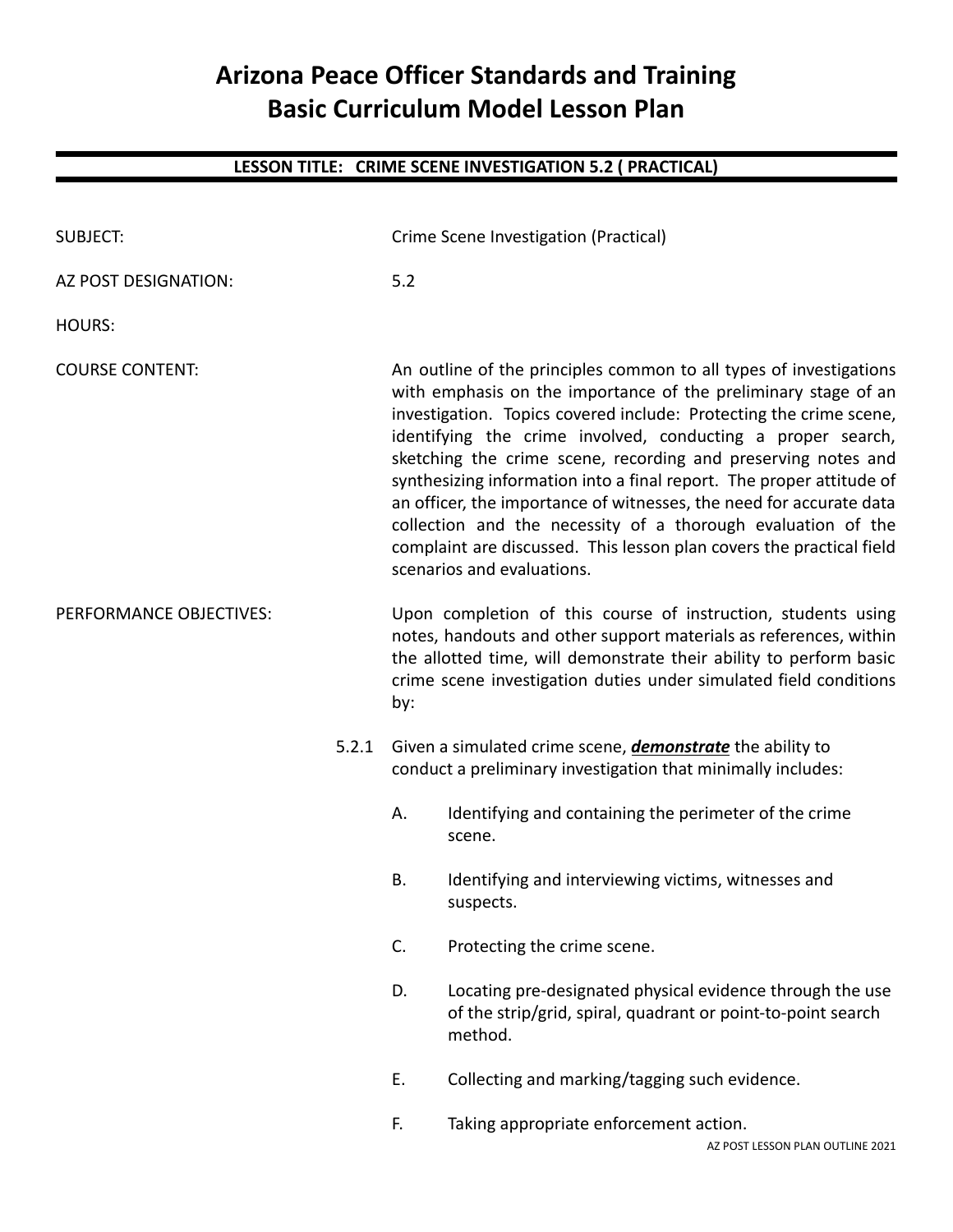## **LESSON TITLE: CRIME SCENE INVESTIGATION, PRACTICAL PAGE: 2**

- G. Recording crime scene notes which include:
	- 1. Observations of significant conditions present upon arriving at the scene.
	- 2. Identification of victims, witnesses, suspects and other persons present at the scene.
	- 3. Chronological order of actions taken at the scene.
	- 4. Any actions taken with reference to identifying, preserving or handling evidence.
- H. Completing a field sketch which includes:
	- 1. Identification of items of evidence.
	- 2. Identification of reference points.
	- 3. Location and measurements of items of evidence in relation to reference points.
	- 4. Disclaimer that a sketch is not drawn to scale.
	- 5. Identification of northerly direction.
	- 6. Identification of the location of the crime scene.
	- 7. Report number and officer identification.
- I. Requesting appropriate specialized assistance (e.g., detectives, crime lab, coroner's office, narcotics unit, tracking dogs, air support, fire department, etc.).